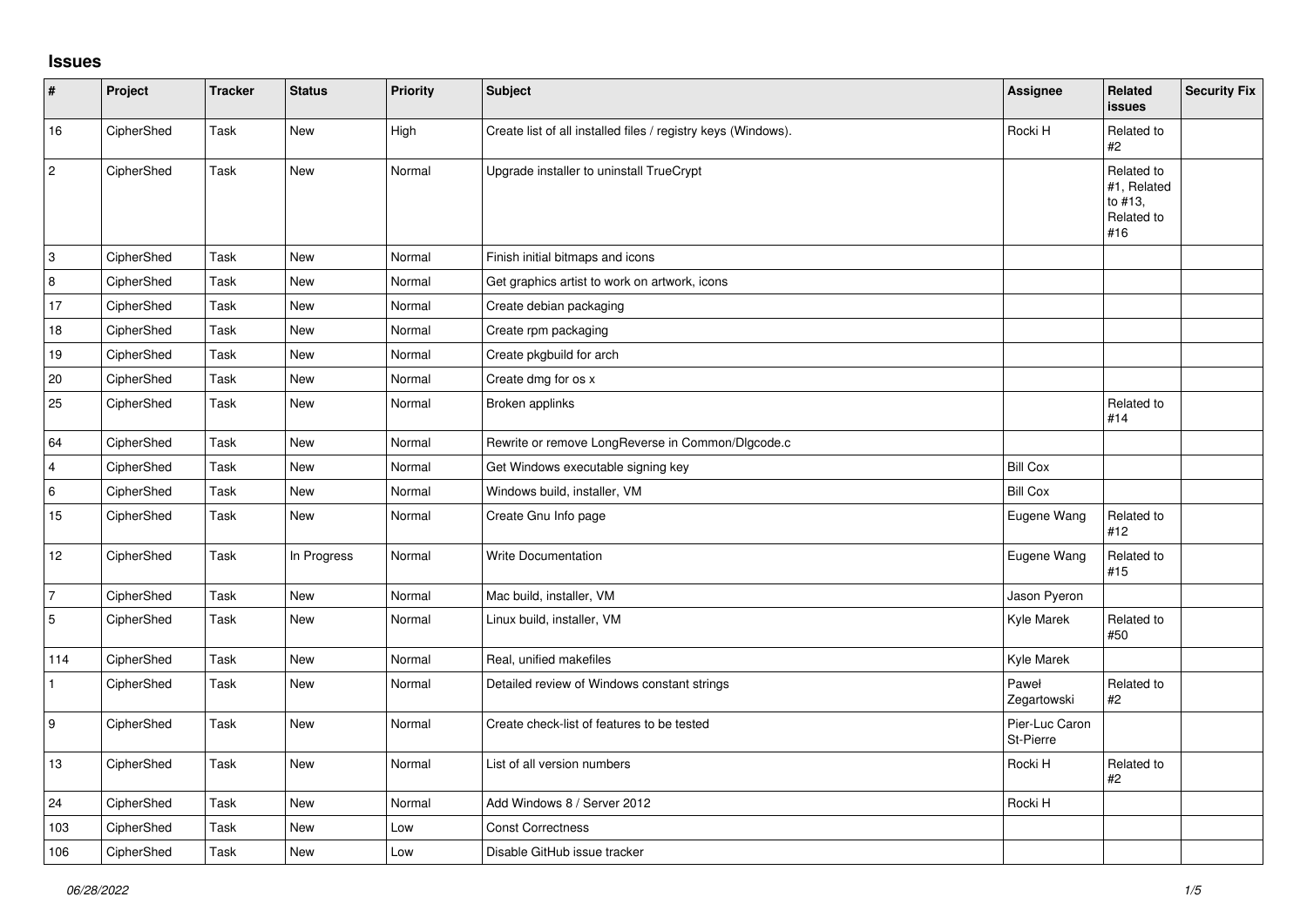| $\sharp$ | Project    | <b>Tracker</b> | <b>Status</b> | Priority | Subject                                                                                       | <b>Assignee</b> | Related<br>issues | <b>Security Fix</b> |
|----------|------------|----------------|---------------|----------|-----------------------------------------------------------------------------------------------|-----------------|-------------------|---------------------|
| 35       | CipherShed | Feature        | Resolved      | High     | use Doxygen                                                                                   |                 |                   |                     |
| 32       | CipherShed | Feature        | New           | Normal   | truecrypt.ch ideas thread                                                                     |                 |                   |                     |
| 33       | CipherShed | Feature        | New           | Normal   | windows comamnd line volume creation                                                          |                 |                   |                     |
| 34       | CipherShed | Feature        | New           | Normal   | windows mount point support                                                                   |                 | Related to<br>#60 |                     |
| 36       | CipherShed | Feature        | New           | Normal   | support multiple actors to open an encrypted volume                                           |                 |                   |                     |
| 50       | CipherShed | Feature        | New           | Normal   | Linux FDE                                                                                     |                 | Related to<br>#5  |                     |
| 57       | CipherShed | Feature        | <b>New</b>    | Normal   | Skein support                                                                                 |                 |                   |                     |
| 60       | CipherShed | Feature        | New           | Normal   | Enhanced UX - shell extension for container management                                        |                 | Related to<br>#34 |                     |
| 61       | CipherShed | Feature        | <b>New</b>    | Normal   | optionally support TPM                                                                        |                 |                   |                     |
| 62       | CipherShed | Feature        | New           | Normal   | Administrative Configuration for Enterprise IT                                                |                 |                   |                     |
| 65       | CipherShed | Feature        | New           | Normal   | pure 64 bit version for windows                                                               |                 | Related to<br>#63 |                     |
| 66       | CipherShed | Feature        | New           | Normal   | provide robust API for usermode interaction with kernel driver                                |                 |                   |                     |
| 67       | CipherShed | Feature        | New           | Normal   | print a backup                                                                                |                 |                   |                     |
| 70       | CipherShed | Feature        | New           | Normal   | track git info in build                                                                       |                 |                   |                     |
| 81       | CipherShed | Feature        | New           | Normal   | Decrypt System drive via commandline                                                          |                 |                   |                     |
| 82       | CipherShed | Feature        | New           | Normal   | add sparse file detection to non-windows versions                                             |                 |                   |                     |
| 89       | CipherShed | Feature        | New           | Normal   | Support the Common Criteria Collaborative Protection Profile for Full Disk Encryption         |                 |                   |                     |
| 90       | CipherShed | Feature        | New           | Normal   | cipher setting preference file                                                                |                 |                   |                     |
| 91       | CipherShed | Feature        | New           | Normal   | use linked libraries in kernel driver to isolate logical units and later support plugins      |                 |                   |                     |
| 92       | CipherShed | Feature        | New           | Normal   | allow change of cipher/key on encrypted container without decrypting                          |                 |                   |                     |
| 93       | CipherShed | Feature        | New           | Normal   | support "quick" encrypt for new media (especially flash/SSD)                                  |                 |                   |                     |
| 96       | CipherShed | Feature        | New           | Normal   | installer to incorporate a post-installation quick-start wizard                               |                 |                   |                     |
| 102      | CipherShed | Feature        | New           | Normal   | support for serial console in bootloader                                                      |                 |                   |                     |
| 99       | CipherShed | Feature        | New           | Normal   | Suggestion 3-Separate required and optional input parameters                                  |                 |                   |                     |
| 100      | CipherShed | Feature        | New           | Normal   | Suggestion 4-Display the consequences of an action immediately (Immediacy of<br>consequences) |                 |                   |                     |
| 121      | CipherShed | Feature        | New           | Normal   | Support "not" burning CD on encrypting disk operation                                         |                 | Related to<br>#68 |                     |
| 122      | CipherShed | Feature        | New           | Normal   | support key escrow                                                                            |                 | Related to<br>#68 |                     |
| 124      | CipherShed | Feature        | New           | Normal   | investigate switch to FUDforum from phpBB                                                     |                 |                   |                     |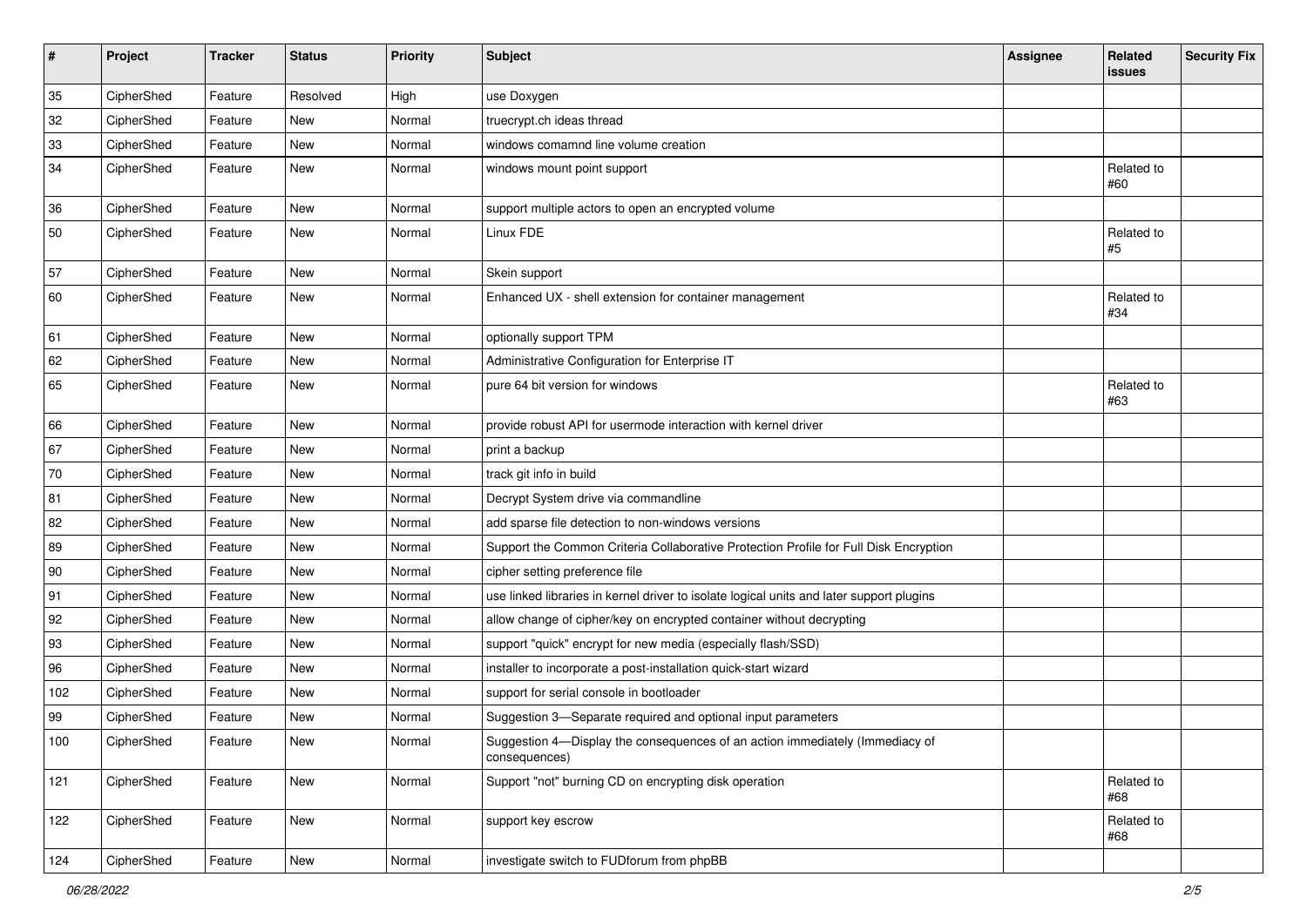| $\vert$ # | Project    | <b>Tracker</b> | <b>Status</b> | <b>Priority</b> | <b>Subject</b>                                                                                              | Assignee      | Related<br><b>issues</b> | <b>Security Fix</b> |
|-----------|------------|----------------|---------------|-----------------|-------------------------------------------------------------------------------------------------------------|---------------|--------------------------|---------------------|
| 97        | CipherShed | Feature        | <b>New</b>    | Normal          | Suggestion 1 - Do not use unknown terminology                                                               | Niklas Lemcke |                          |                     |
| 98        | CipherShed | Feature        | <b>New</b>    | Normal          | Suggestion 2 – Do not misuse native UI controls                                                             | Niklas Lemcke |                          |                     |
| 10        | CipherShed | Feature        | <b>New</b>    | Low             | Two-factor Pre-boot-authentication with USB stick and Password                                              |               |                          |                     |
| 11        | CipherShed | Feature        | <b>New</b>    | Low             | Cipher set enablement                                                                                       |               |                          |                     |
| 52        | CipherShed | Feature        | New           | Low             | recovery utility & tools                                                                                    |               | Related to<br>#59        |                     |
| 53        | CipherShed | Feature        | <b>New</b>    | Low             | Portable / non-admin volume browser                                                                         |               |                          |                     |
| 54        | CipherShed | Feature        | <b>New</b>    | Low             | Self Destruct Password                                                                                      |               |                          |                     |
| 58        | CipherShed | Feature        | <b>New</b>    | Low             | Tablet / Touch screen / non-keyboard boot support                                                           |               |                          |                     |
| 69        | CipherShed | Feature        | <b>New</b>    | Low             | integration test: mounting and sharing volumes                                                              |               |                          |                     |
| 75        | CipherShed | Feature        | New           | Low             | code coverage - ConvertUTF.c                                                                                |               |                          |                     |
| 79        | CipherShed | Feature        | <b>New</b>    | Low             | document a list of file systems compatible with Hidden Volume usage                                         |               |                          |                     |
| 87        | CipherShed | Feature        | <b>New</b>    | Low             | support multiple hidden volumes                                                                             |               |                          |                     |
| 107       | CipherShed | <b>Bug</b>     | New           | Immediate       | Open Crypto Audit Project TrueCrypt CS-TC-1 - CryptAcquireContext may silently fail in<br>unusual scenarios |               |                          |                     |
| 119       | CipherShed | Bug            | Resolved      | Immediate       | DLL side loading attack vulnerability                                                                       | Jason Pyeron  |                          |                     |
| 108       | CipherShed | Bug            | New           | Urgent          | Open Crypto Audit Project TrueCrypt CS-TC-2 - AES implementation susceptible to<br>cache-timing attacks     |               |                          |                     |
| 21        | CipherShed | <b>Bug</b>     | <b>New</b>    | High            | Method of mounting may be exploited                                                                         |               |                          |                     |
| 37        | CipherShed | <b>Bug</b>     | <b>New</b>    | High            | Open Crypto Audit Project issues                                                                            |               |                          |                     |
| 38        | CipherShed | Bug            | <b>New</b>    | High            | Weak Volume Header key derivation algorithm                                                                 |               | <b>Blocked by</b><br>#49 |                     |
| 39        | CipherShed | Bug            | <b>New</b>    | High            | Sensitive information might be paged out from kernel stacks                                                 |               |                          |                     |
| 40        | CipherShed | <b>Bug</b>     | New           | High            | Multiple issues in the bootloader decompressor                                                              |               |                          |                     |
| 41        | CipherShed | <b>Bug</b>     | <b>New</b>    | High            | Windows kernel driver uses memset() to clear sensitive data                                                 |               |                          |                     |
| 42        | CipherShed | Bug            | <b>New</b>    | High            | TC_IOCTL_GET_SYSTEM_DRIVE_DUMP_CONFIG kernel pointer disclosure                                             |               |                          |                     |
| 43        | CipherShed | <b>Bug</b>     | <b>New</b>    | High            | IOCTL DISK VERIFY integer overflow                                                                          |               |                          |                     |
| 44        | CipherShed | Bug            | New           | High            | TC IOCTL OPEN TEST multiple issues                                                                          |               |                          |                     |
| 45        | CipherShed | <b>Bug</b>     | New           | High            | MainThreadProc() integer overflow                                                                           |               |                          |                     |
| 46        | CipherShed | <b>Bug</b>     | <b>New</b>    | High            | MountVolume() device check bypass                                                                           |               |                          |                     |
| 47        | CipherShed | <b>Bug</b>     | <b>New</b>    | High            | GetWipePassCount() / WipeBuffer() can cause BSOD                                                            |               |                          |                     |
| 48        | CipherShed | Bug            | <b>New</b>    | High            | EncryptDataUnits() lacks error handling                                                                     |               |                          |                     |
| 71        | CipherShed | <b>Bug</b>     | <b>New</b>    | High            | passwords using non-ascii                                                                                   |               |                          |                     |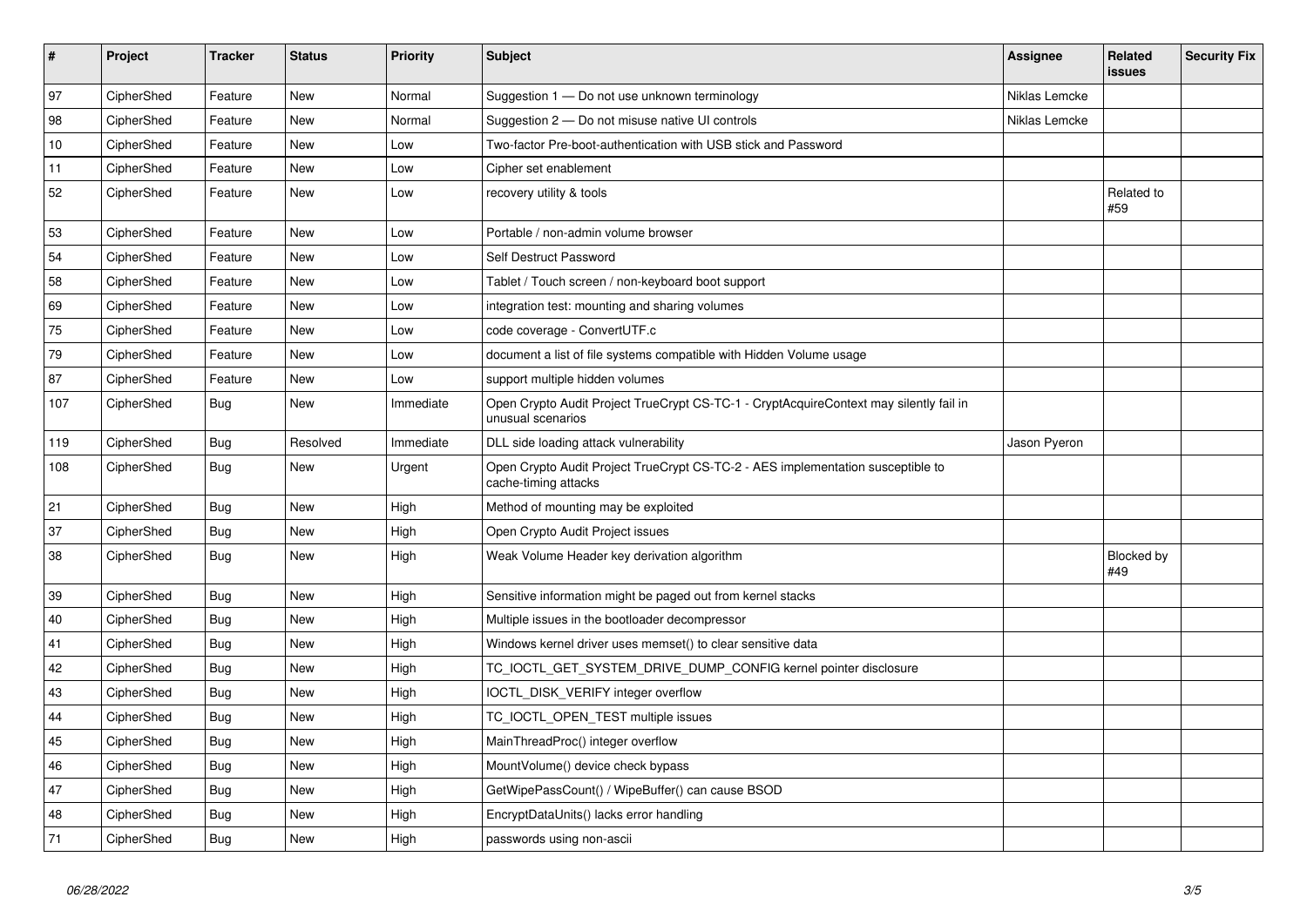| #   | Project    | <b>Tracker</b> | <b>Status</b> | Priority | <b>Subject</b>                                                                                                                             | <b>Assignee</b> | <b>Related</b><br>issues | <b>Security Fix</b> |
|-----|------------|----------------|---------------|----------|--------------------------------------------------------------------------------------------------------------------------------------------|-----------------|--------------------------|---------------------|
| 94  | CipherShed | Bug            | <b>New</b>    | High     | CipherShed Volume Creation Wizard: Encryption of Host Protected Area":"Encryption of Host<br>Protected Area" class #32770 not initialized? |                 |                          |                     |
| 109 | CipherShed | <b>Bug</b>     | New           | High     | Open Crypto Audit Project TrueCrypt CS-TC-3 - Keyfile mixing is not cryptographically sound                                                |                 |                          |                     |
| 110 | CipherShed | Bug            | <b>New</b>    | High     | Open Crypto Audit Project TrueCrypt CS-TC-4 - Unauthenticated ciphertext in volume<br>headers                                              |                 |                          |                     |
| 27  | CipherShed | <b>Bug</b>     | Resolved      | High     | Audit of 04af5c7 - Buffer Overflow: sprintf                                                                                                |                 |                          |                     |
| 49  | CipherShed | <b>Bug</b>     | Resolved      | High     | use a unit testing framework                                                                                                               |                 | Blocks #38               |                     |
| 77  | CipherShed | Bug            | Resolved      | High     | boot loader is too big, regression on ff4d0578aff9269fdb654a213c850ce576fafd0a                                                             |                 |                          |                     |
| 117 | CipherShed | <b>Bug</b>     | Resolved      | High     | Failure to function when compiled with GCC 5                                                                                               |                 |                          |                     |
| 115 | CipherShed | <b>Bug</b>     | Resolved      | High     | fails to build on stretch due to overloaded constructors                                                                                   |                 |                          |                     |
| 22  | CipherShed | Bug            | In Progress   | High     | Change name of software for "1.0" release.                                                                                                 | Jason Pyeron    |                          |                     |
| 14  | CipherShed | Bug            | New           | Normal   | Fixes urls in ui (/applink? links)                                                                                                         |                 | Related to<br>#25        |                     |
| 26  | CipherShed | <b>Bug</b>     | <b>New</b>    | Normal   | Large External Drive Support on Mac (>512byte sector size)                                                                                 |                 |                          |                     |
| 63  | CipherShed | <b>Bug</b>     | New           | Normal   | 64 bit gui on 64 bit systems                                                                                                               |                 | Related to<br>#65        |                     |
| 72  | CipherShed | <b>Bug</b>     | New           | Normal   | The installation fails, but a message (from windows?) says it succeeds and asks if you want<br>to reboot                                   |                 |                          |                     |
| 73  | CipherShed | <b>Bug</b>     | New           | Normal   | Truecrypt icon showing in taskbar                                                                                                          |                 |                          |                     |
| 74  | CipherShed | <b>Bug</b>     | <b>New</b>    | Normal   | Hardcoded Build date in Help->About window                                                                                                 |                 |                          |                     |
| 76  | CipherShed | <b>Bug</b>     | <b>New</b>    | Normal   | MakeSelfExtractingPackage used in CI cannot have dialog boxes                                                                              |                 |                          |                     |
| 78  | CipherShed | <b>Bug</b>     | <b>New</b>    | Normal   | update the ciphershed org website, automatically                                                                                           |                 |                          |                     |
| 83  | CipherShed | <b>Bug</b>     | New           | Normal   | deduplicate file names                                                                                                                     |                 |                          |                     |
| 84  | CipherShed | Bug            | New           | Normal   | wcsncpy is subject to buffer overflow                                                                                                      |                 |                          |                     |
| 85  | CipherShed | <b>Bug</b>     | <b>New</b>    | Normal   | Digcode.c is 9917 lines long, split it up                                                                                                  |                 |                          |                     |
| 88  | CipherShed | <b>Bug</b>     | New           | Normal   | smart card support for containers                                                                                                          |                 |                          |                     |
| 95  | CipherShed | <b>Bug</b>     | New           | Normal   | Platform/SystemException.h and Common/Exception.h define the same class/struct                                                             |                 |                          |                     |
| 116 | CipherShed | Bug            | New           | Normal   | create an option for private/global volume mounting                                                                                        |                 |                          |                     |
| 118 | CipherShed | <b>Bug</b>     | New           | Normal   | upgrading truecrpyt fails if truecrypt is pinned to the taskbar                                                                            |                 |                          |                     |
| 123 | CipherShed | Bug            | New           | Normal   | losetup anomaly with OpenSUSE 13.1                                                                                                         |                 |                          |                     |
| 30  | CipherShed | <b>Bug</b>     | Resolved      | Normal   | Allowed character description is wrong                                                                                                     |                 | Related to<br>#31        |                     |
| 28  | CipherShed | Bug            | Resolved      | Normal   | Audit of 04af5c7 - Buffer Overflow: strcat                                                                                                 |                 |                          |                     |
| 86  | CipherShed | <b>Bug</b>     | Resolved      | Normal   | Make ciphershed window titlebars different                                                                                                 |                 |                          |                     |